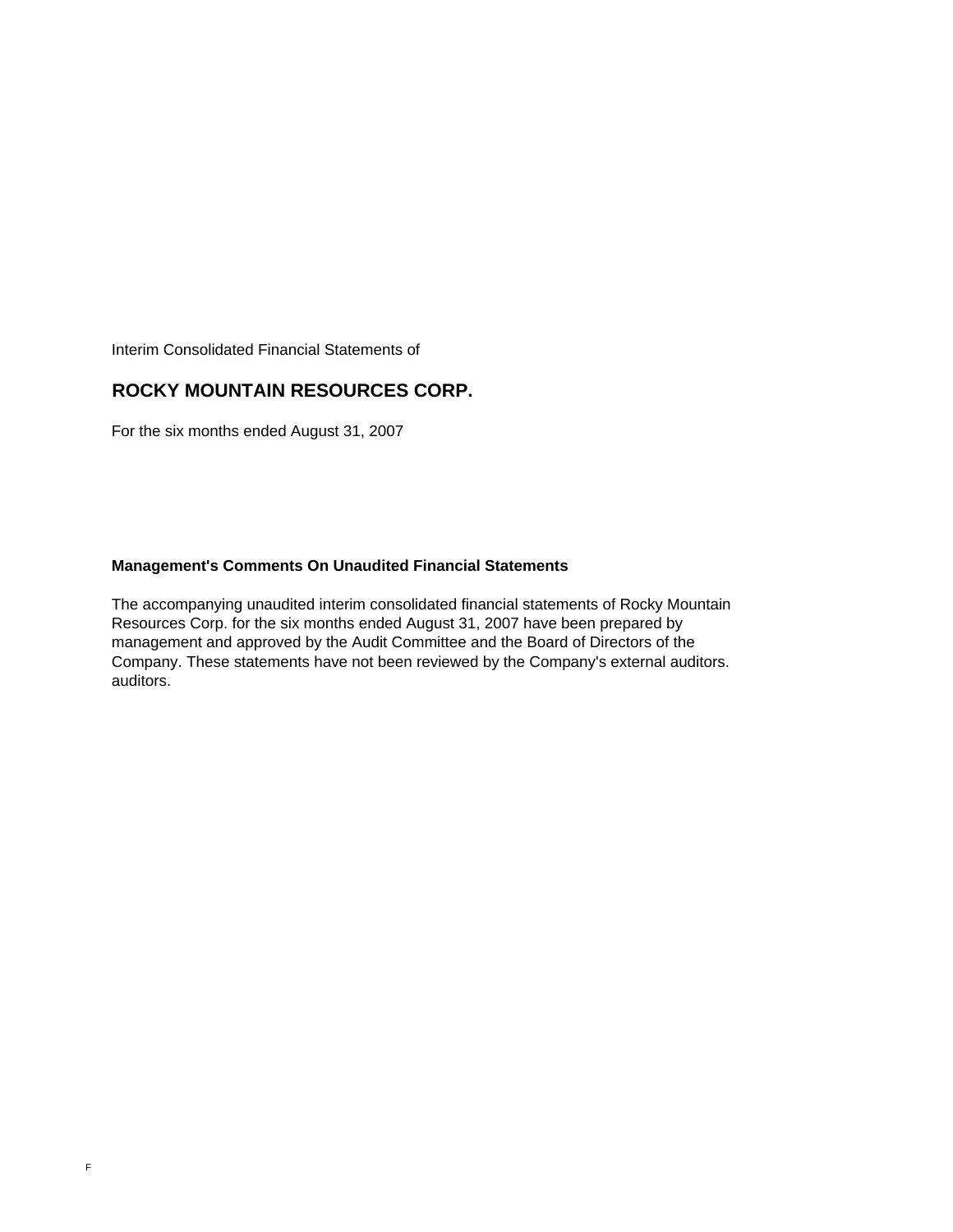# Rocky Mountain Resources Corp.

### Interim Consolidated Balance Sheets

*(Unaudited - Prepared by Management)*

|                                          | August 31<br>2007 | February 28<br>2007 |
|------------------------------------------|-------------------|---------------------|
| <b>ASSETS</b>                            |                   |                     |
| Current assets:                          |                   |                     |
| Cash                                     | \$<br>372,053     | 1,245,296           |
| Amounts receivable                       | 33,863            | 1,633               |
| Subscriptions receivable                 |                   | 9,000               |
| Prepaid expenses                         | 7,103             | 41,710              |
|                                          | 413,019           | 1,297,639           |
| Deferred financing costs                 | 205,892           |                     |
| <b>Reclamation bond</b>                  | 12,362            |                     |
| Equipment (Note 3)                       | 6,747             | 3,336               |
| Mineral properties (Note 4(a))           | 378,051           | 230,787             |
|                                          | \$1,016,071       | 1,531,762           |
| LIABILITIES AND SHAREHOLDERS' EQUITY     |                   |                     |
| <b>Current liabilities:</b>              |                   |                     |
| Accounts payable and accrued liabilities | \$<br>155,466     | 61,760              |
| Shareholders' equity:                    |                   |                     |
| Share capital (Note 5)                   | 1,945,025         | 1,945,025           |
| Deficit                                  | (1,084,420)       | (475, 023)          |
|                                          | 860,605           | 1,470,002           |
|                                          | \$1,016,071       | 1,531,762           |
|                                          |                   |                     |

See accompanying notes to consolidated financial statements.

Approved on behalf of the Board:

Signed: "Brian J. McAlister" **Director** 

**Signed: "Brian E. Bayley"** Director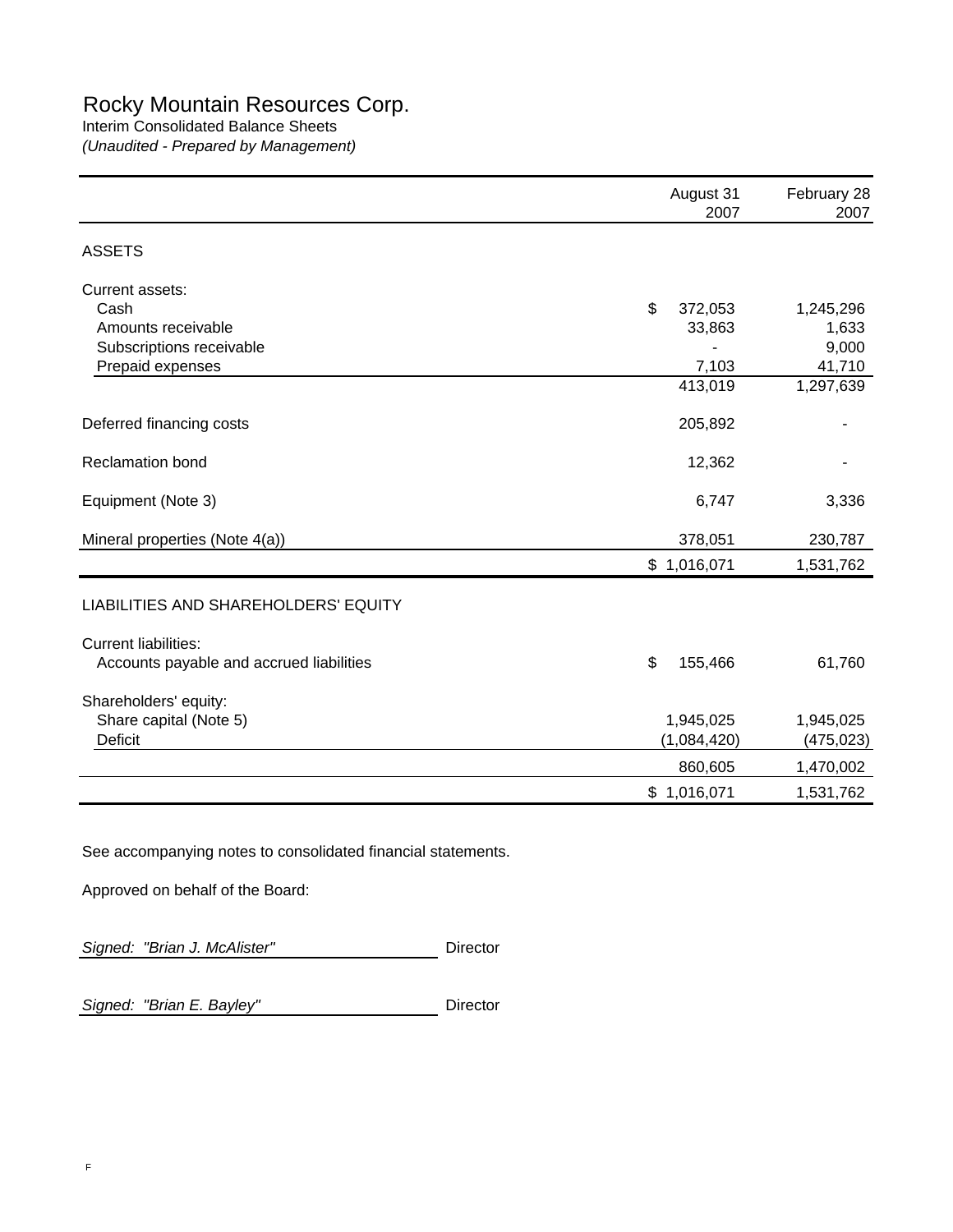## Rocky Mountain Resources Corp.

Interim Consolidated Statements of Loss and Deficit

*(Unaudited - Prepared by Management)*

|                                                         | Three months ended<br>August 31<br>2007 | 2006       | Six months<br>ended<br>August 31<br>2007 | From date of<br>incorporation on<br>March 2, 2006 to<br>August 31, 2006 |
|---------------------------------------------------------|-----------------------------------------|------------|------------------------------------------|-------------------------------------------------------------------------|
| Mineral property expenditures (Note 4(b))               | \$<br>356,713                           | 167,267    | 480,203                                  | 176,771                                                                 |
| Expenses:                                               |                                         |            |                                          |                                                                         |
| Depreciation                                            | \$<br>330                               |            | 683                                      |                                                                         |
| Legal fees                                              | 9,707                                   | 9,781      | 24,331                                   | 30,491                                                                  |
| Listing and filing fees                                 | 1,050                                   |            | 3,435                                    |                                                                         |
| Investor relations                                      | 1,420                                   |            | 1,420                                    |                                                                         |
| Office and sundry                                       | 3,311                                   | 504        | 4,661                                    | 1,704                                                                   |
| Office facilities and administrative services           | 8,920                                   | 1,800      | 16,733                                   | 3,000                                                                   |
| Salaries and benefits                                   | 10,621                                  |            | 22,926                                   |                                                                         |
| Travel                                                  | 1,238                                   |            | 1,295                                    | 1,198                                                                   |
|                                                         | 36,597                                  | 12,085     | 75,484                                   | 36,393                                                                  |
| Other (income) expenses:                                |                                         |            |                                          |                                                                         |
| Interest income                                         | (6, 262)                                | (5,664)    | (16, 723)                                | (8, 543)                                                                |
| Foreign exchange                                        | 20,513                                  | 4,075      | 18,110                                   | 3,532                                                                   |
| Property review costs                                   | 28,279                                  | 11,750     | 52,323                                   | 16,104                                                                  |
|                                                         | 42,530                                  | 10,161     | 53,710                                   | 11,093                                                                  |
| Net loss and comprehensive loss for the period          | 435,840                                 | 189,513    | 609,397                                  | 224,257                                                                 |
| Deficit, beginning of period                            | 648,580                                 | 34,744     | 475,023                                  |                                                                         |
| Deficit, end of period                                  | \$<br>1,084,420                         | 224,257    | 1,084,420                                | 224,257                                                                 |
|                                                         |                                         |            |                                          |                                                                         |
| Basic and diluted loss per share                        | \$<br>0.04                              | 0.02       | 0.05                                     | 0.03                                                                    |
| Weighted average number of<br>common shares outstanding | 11,729,000                              | 10,000,000 | 11,729,000                               | 8,215,385                                                               |

See accompanying notes to consolidated financial statements.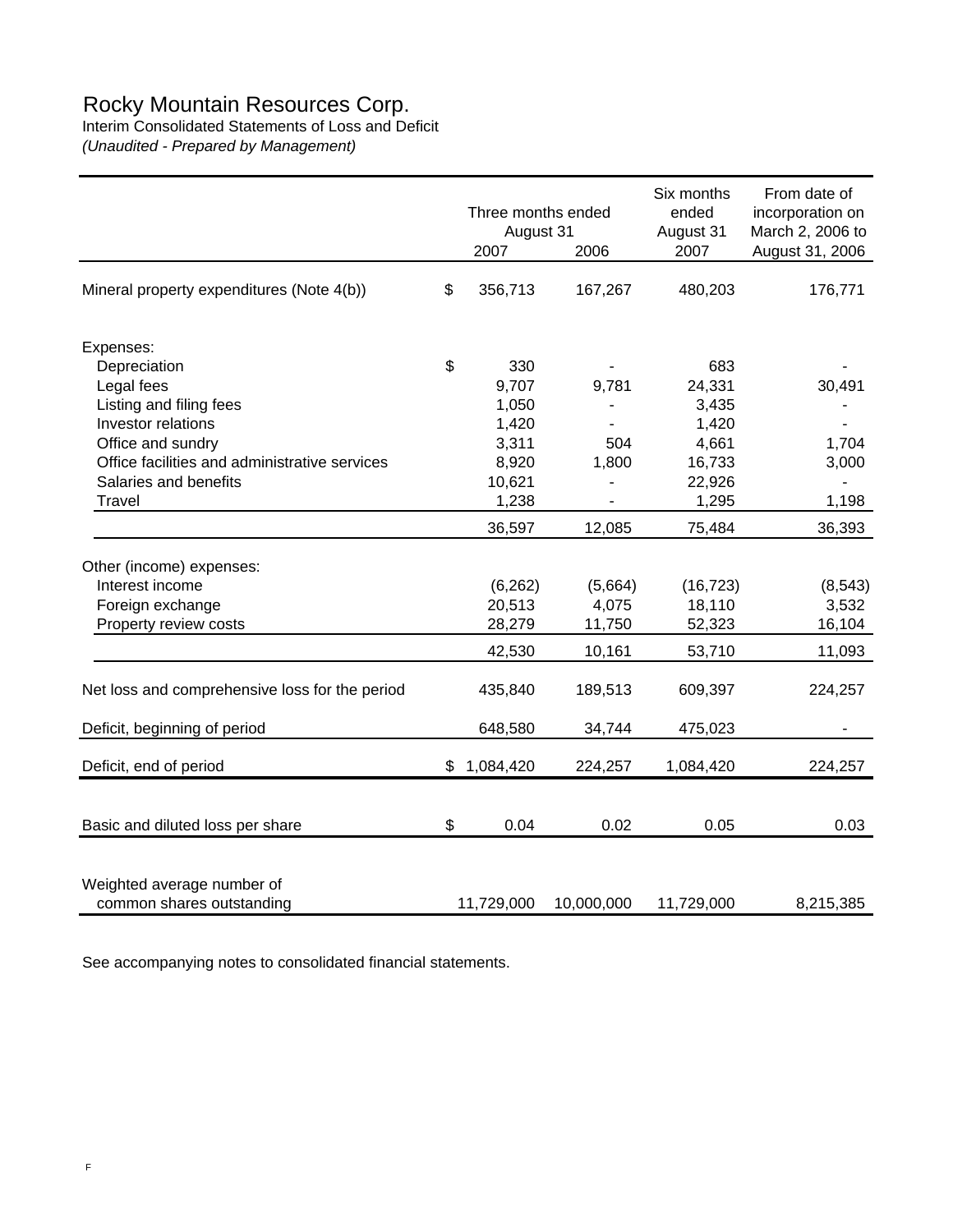## Rocky Mountain Resources Corp.

Interim Consolidated Statements of Cash Flow

*(Unaudited - Prepared by Management)*

|                                                                                                       | Three months ended<br>August 31 |            | Six months<br>ended<br>August 31 | From date of<br>incorporation on<br>March 2, 2006 to |
|-------------------------------------------------------------------------------------------------------|---------------------------------|------------|----------------------------------|------------------------------------------------------|
|                                                                                                       | 2007                            | 2006       | 2007                             | August 31, 2006                                      |
|                                                                                                       |                                 |            |                                  |                                                      |
| Cash provided by (used for):<br>Operating activities:                                                 |                                 |            |                                  |                                                      |
| Loss for the period                                                                                   | \$<br>(435, 840)                | (189, 513) | (609, 397)                       | (224, 257)                                           |
| Items not involving cash                                                                              |                                 |            |                                  |                                                      |
| Depreciation                                                                                          | 330                             |            | 683                              |                                                      |
| Changes in non-cash working capital balances:                                                         |                                 |            |                                  |                                                      |
| Amounts receivable                                                                                    | (13, 916)                       | (441)      | (23, 230)                        | (637)                                                |
| Prepaid expenses                                                                                      | 28,125                          | (20, 659)  | 34,607                           | (37, 182)                                            |
| Accounts payable and accrued liabilities                                                              | 54,093                          | 18,775     | 54,506                           | 29,681                                               |
|                                                                                                       | (367, 208)                      | (191, 838) | (542, 831)                       | (232, 395)                                           |
| Investing activities:                                                                                 |                                 |            |                                  |                                                      |
| <b>Reclamation bonds</b>                                                                              | 157                             |            | (12, 362)                        |                                                      |
| Purchase of equipment                                                                                 |                                 |            | (4,094)                          |                                                      |
| Mineral properties                                                                                    | (53, 301)                       | (75, 719)  | (147, 264)                       | (150, 215)                                           |
|                                                                                                       | (53, 144)                       | (75, 719)  | (163, 720)                       | (150, 215)                                           |
| Financing activities:                                                                                 |                                 |            |                                  |                                                      |
| Shares issued for cash                                                                                |                                 | 39,500     |                                  | 819,500                                              |
| Deferred financing costs                                                                              | (141, 692)                      |            | (166, 692)                       |                                                      |
|                                                                                                       | (141, 692)                      | 39,500     | (166, 692)                       | 819,500                                              |
| Increase (decrease) in cash                                                                           | (562, 044)                      | (228, 057) | (873, 243)                       | 436,890                                              |
| Cash, beginning of period                                                                             | 934,097                         | 664,947    | 1,245,296                        |                                                      |
| Cash, end of period                                                                                   | \$<br>372,053                   | 436,890    | 372,053                          | 436,890                                              |
| Supplementary cash flow information:<br>Cash amount of payments received (made):<br>Interest received | \$<br>6,262                     | 5,664      | 16,723                           | 8,543                                                |

See accompanying notes to consolidated financial statements.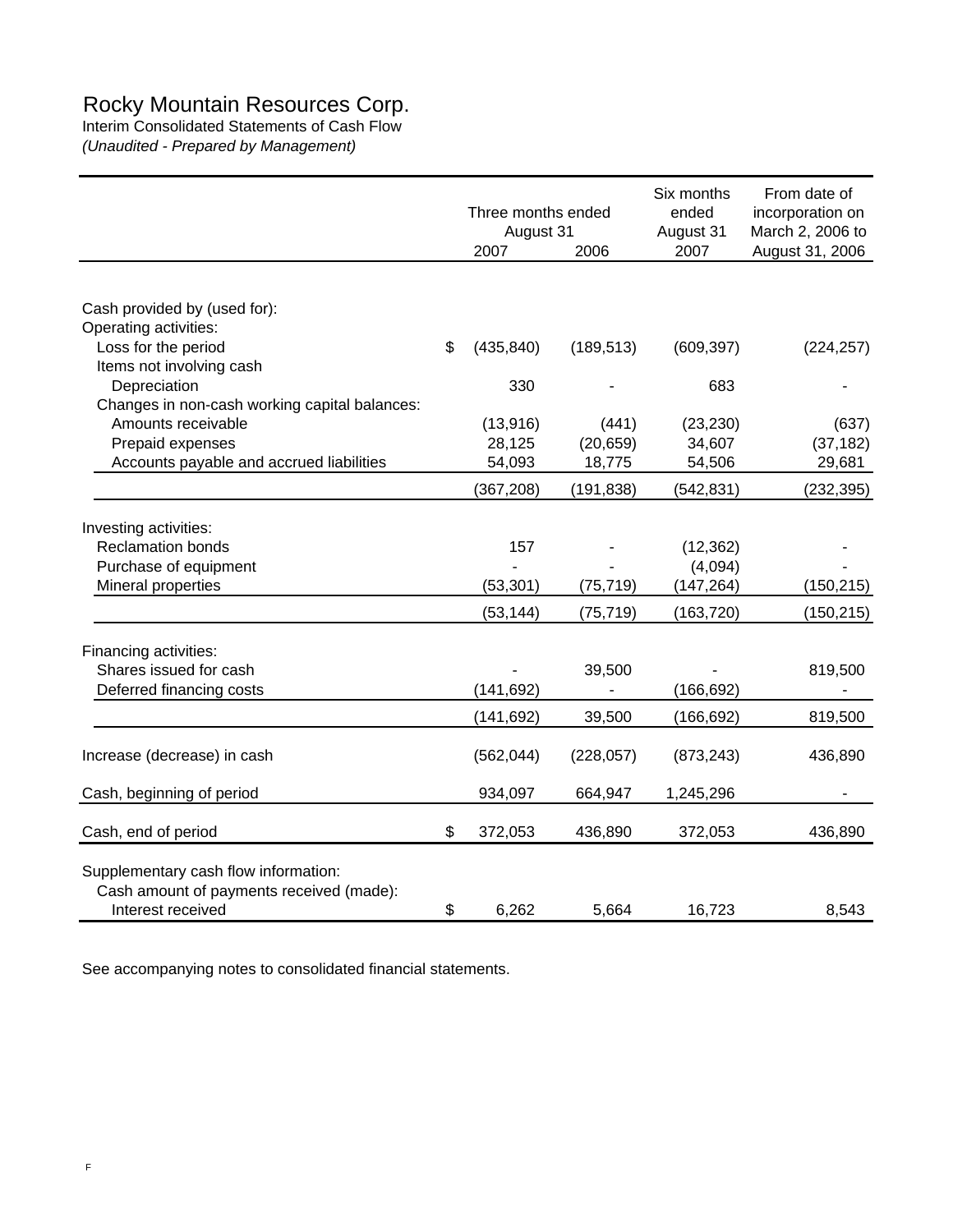1. Basis of presentation:

l

These unaudited interim financial statements have been prepared in accordance with Canadian generally accepted accounting principles. All financial summaries included are presented on a comparative and consistent basis showing the figures for the corresponding period in the preceding year. The presentation of financial data is based on accounting principles and practices consistent with those used in the preparation of the annual financial statements. Certain information and footnote disclosure normally included in the annual financial statements prepared in accordance with Canadian generally accepted accounting principles has been condensed or omitted. These interim period statements should be read together with the audited financial statements and the accompanying notes included in the Company's latest annual filing. In the opinion of the Company, its unaudited interim financial statements contain all adjustments necessary in order to present a fair statement of the results of the interim period presented. Operating results for the six month period ended August 31, 2007 are not necessarily indicative of the results that may be expected for the year ended February 28, 2008.

2. Accounting policy change:

Effective March 1, 2007 the Company adopted the new standards announced by the Canadian Institute of Chartered Accountants (CICA); Sections 3855 Financial Instruments – Recognition and Measurement; Section 3865 Hedges; and Section 1530 Comprehensive Income. Under the new standards, all financial assets must be classified as held-to-maturity, loans and receivables, held-for-trading or available-for-sale and all financial liabilities must be classified as held-for-trading and other. Financial instruments classified as held-for-trading will be measured at fair value with changes in fair value recognized in net income. Financial assets classified as held-to-maturity or as loans and receivables and financial liabilities not classified as held-for-trading will be measured at amortized cost. Available-for-sale financial assets will be measured at fair value with changes in fair value recognized in other comprehensive income. All derivative financial instruments will be reported on the balance sheet at fair value with changes in fair value recognized in net income unless the derivative is part of a hedging relationship that qualifies as a fair value hedge, cash flow hedge or hedge of a net investment in a self-sustaining foreign operation. The Company has assessed the impact that these Sections have on its 2007 interim financial statements and will apply any changes as required. As a result, the Company has no comprehensive income or hedges that affect the current financial statements and therefore, the Company has not included a statement of other comprehensive income.

3. Equipment:

|                    | February 28,<br>2007 | Additions | August 31,<br>2007 |
|--------------------|----------------------|-----------|--------------------|
| Computer equipment |                      |           |                    |
| Cost               | \$                   | 4,094     | 4,094              |
| Depreciation       |                      | (352)     | (352)              |
| Other equipment    |                      |           |                    |
| Cost               | 3,700                |           | 3,700              |
| Depreciation       | (364)                | (331)     | (695)              |
| Total              | \$3,336              | 3,411     | 6,747              |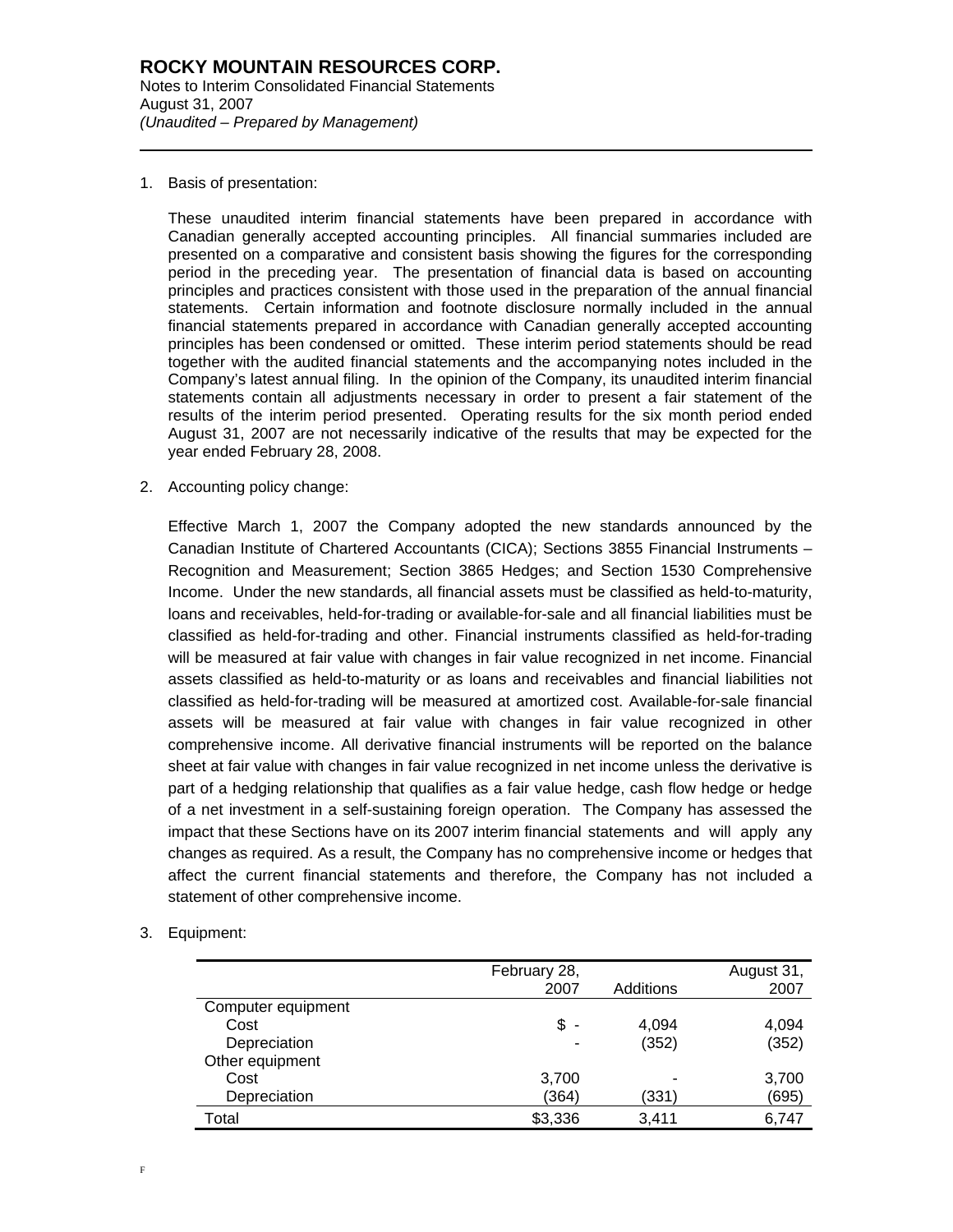4. Mineral properties:

l

(a) Acquisition costs:

The summary of mineral property acquisition costs is as follows:

|                         | February 28, |           | August 31, |
|-------------------------|--------------|-----------|------------|
|                         | 2007         | Additions | 2007       |
| Gibellini, Nevada, USA  | \$191,023    | 97.491    | 288,514    |
| Lake Owen, Wyoming, USA | 39,764       | 49.773    | 89,537     |
|                         | \$230,787    | 147,264   | 378,051    |

During the quarter ended August 31, 2007 the Company staked an additional 46 claims contiguous to the existing claims.

(b) Exploration expenditures:

The details of exploration expenditures incurred and expensed on the Company's mineral properties during the six month periods ended August 31, 2007 and 2006 are as follows:

|                                      | Gibellini     | Lake Owen | Total   |
|--------------------------------------|---------------|-----------|---------|
| Exploration expenditures:            |               |           |         |
| Assays and analysis                  | \$2,967       | 70,253    | 73,220  |
| Drilling                             | 75,980        |           | 75,980  |
| Engineering and consulting           | 72,094        | 67,142    | 139,236 |
| Environmental consulting             | 660           | 1,458     | 2,118   |
| Field office and supplies            | 12,608        | 7,240     | 19,848  |
| Labour                               | 3,706         | 27,789    | 31,495  |
| Legal                                | 2,134         |           | 2,134   |
| Property maintenance and taxes       | 20,584        | 82,126    | 102,710 |
| Reproduction and drafting            | 467           | 244       | 711     |
| Travel and accommodation             | 10,813        | 21,938    | 32,751  |
|                                      | 202,013       | 278,190   | 480,203 |
| Cumulative exploration expenditures, |               |           |         |
| February 28, 2007                    | 231,098       | 129,914   | 361,012 |
| Cumulative exploration expenditures  |               |           |         |
| August 31, 2007                      | \$<br>433,111 | 408,104   | 841,215 |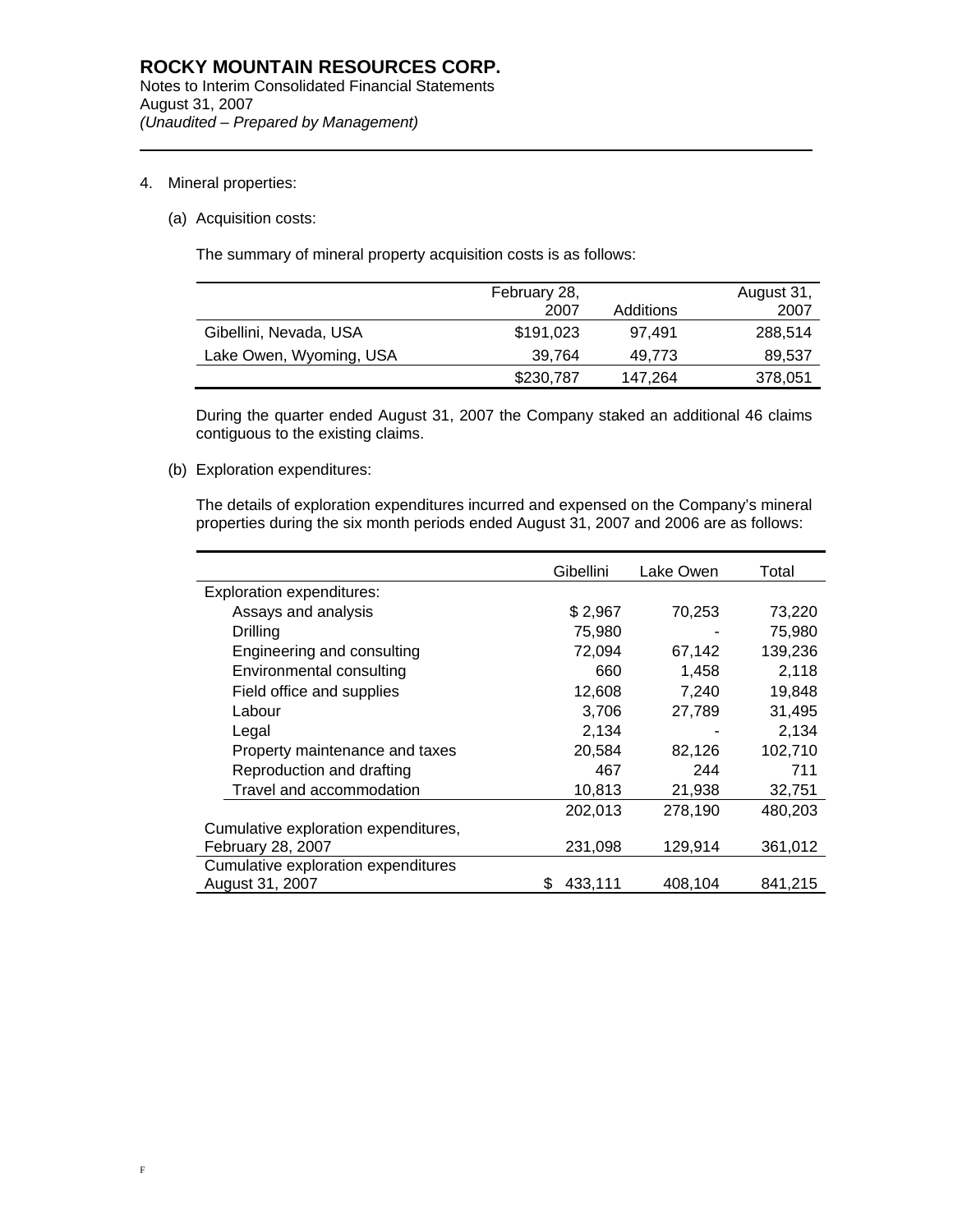### **ROCKY MOUNTAIN RESOURCES CORP.**

Notes to Interim Consolidated Financial Statements August 31, 2007 *(Unaudited – Prepared by Management)* 

|                                     | Gibellini    | Lake Owen | Total   |
|-------------------------------------|--------------|-----------|---------|
| <b>Exploration expenditures:</b>    |              |           |         |
| Drilling                            | \$           | 5,149     | 5,149   |
| Engineering and consulting          | 54,096       |           | 54,096  |
| Field office and supplies           | 1,260        | 1,315     | 2,575   |
| Labour                              |              | 2,117     | 2,117   |
| Property maintenance and taxes      | 9,861        | 90,439    | 100,300 |
| Reproduction and drafting           | 2,256        |           | 2,256   |
| Travel and accommodation            | 7,990        | 2,288     | 10,278  |
| Cumulative exploration expenditures |              |           |         |
| August 31, 2006                     | 75,463<br>æ. | 101,308   | 176,771 |

### 5. Share capital:

l

### (a) Authorized:

Unlimited number of common shares without par value.

(b) Issued:

|                                                | Number of<br>Shares | Stated Amount |
|------------------------------------------------|---------------------|---------------|
| Balance, February 28, 2007 and August 31, 2007 | 11,729,000          | \$1,945,025   |

#### 6. Related party transactions:

Related party transactions not otherwise disclosed on these financial statements consist of:

- (a) Office facilities and administrative services and office expenses to a company with a director and two officers in common of \$6,000;
- (b) Office and administrative services for \$8,104 to a company with four directors in common;
- (c) Accounts payable of \$1,320 owing to the Company referred to in Note 6 (a) and \$1,954 to the Company referred to in Note 6 (b).